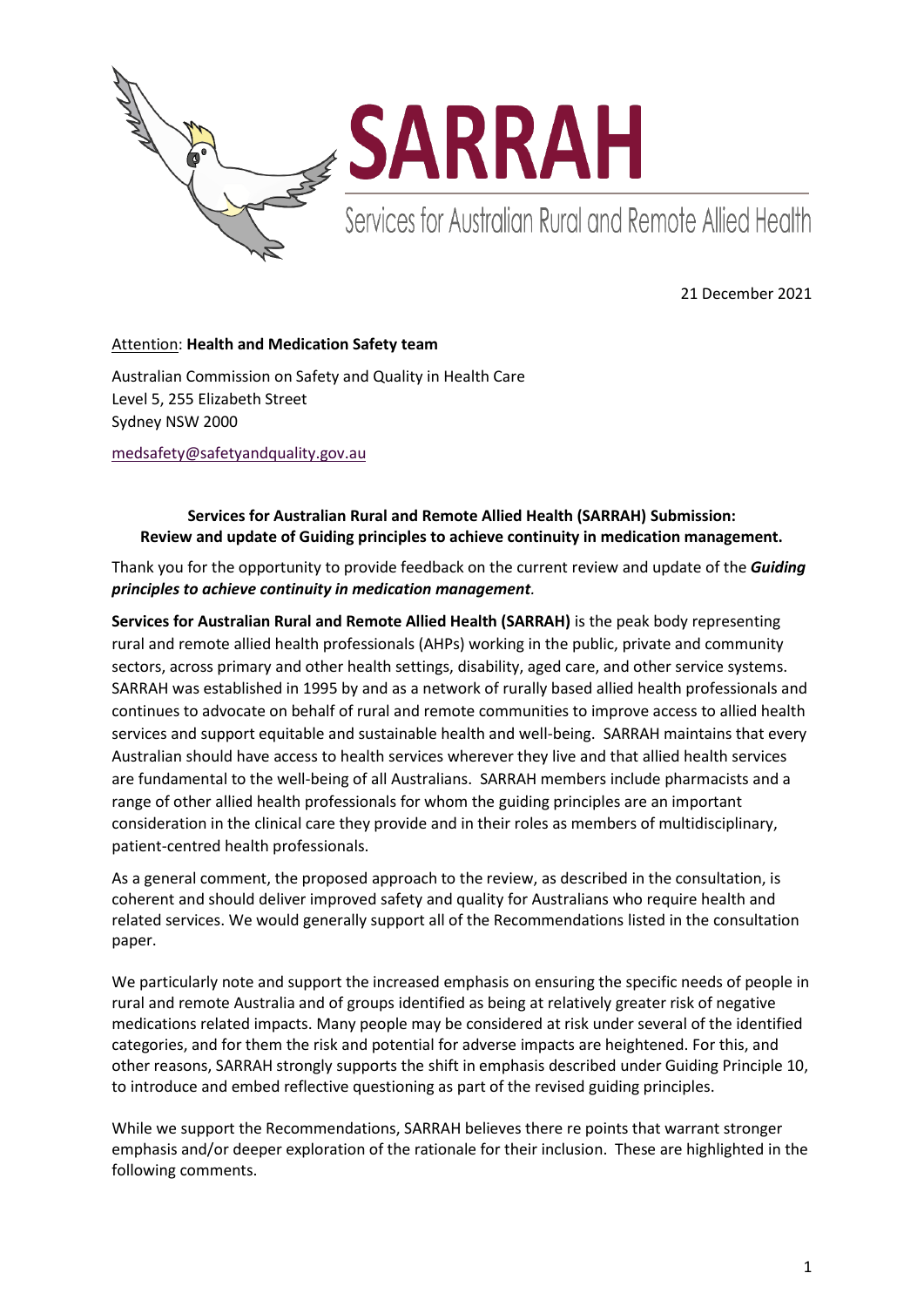SARRAH strongly supports the cross-cutting emphasis on:

- Interdisciplinary collaboration between health care professionals;
- person-centred care and ensuring clinicians and members of the healthcare team involve patients in every step of their transition of care; and
- Inclusion of the additional guiding principle and the Recommendation, relating to *Identification and risk mitigation strategies related to medication management*.
	- o Consistent with the focus on patient-centred enablement/engagement reflective practice, risk assessment and mitigation strategies should entail, more frequently, include assessment by members of the health care team, beyond the medical, pharmacy and nursing team members and include other allied health therapists etc.

From page 13 of the consultation paper: with regard to the AMAs position of inclusion of *GP representation within individual hospital management structures, (e.g. Quality and Safety and Clinical Governance committees) to ensure general practice issues are regularly discussed and to allow for concerns of local GPs in their dealings with hospitals to be raised and addressed in an appropriate forum. This same principle could be applied to other disciplines, such as encouraging primary care or allied health representation on hospital management structures and vice versa*. (SARRAH supports this important inclusion).

Recommendation - GP1. Strongly supported.

Recommendation - GP2. Supported, and especially note the potential benefits of Sub-point 3: *regular measurement of culture (e.g., validated measures of organisational culture) and an approach to quality improvement, which applies both within and across sectors*.

Recommendation - GP3 – supported.

Recommendation - GP4 – supported.

#### Recommendation - GP5 – strongly supported, noting:

*A comprehensive medication review is a systematic and collaborative assessment of medication management for an individual person that aims to optimise the patient's medicines and outcomes of therapy by providing a recommendation or making a change. It includes the objective of reaching an agreement with the person about treatment, optimising the impact of medicines, minimising the number of medication-related problems and reducing waste.*

- As described in the consultation paper, a person-centred medication review should include an objective and informed assessment of the therapeutic value of the medication, alongside consideration of other therapies/treatments that may be beneficial and efficacious in conjunction with medications or potentially as an alternative to medications.
- This point relates to several areas of risk, such as the overuse/over-reliance on medications as has been identified by the Aged Care Royal Commission among others and is apparent in the findings of the ACSQHCs atlas of Health Care Variation.
- A related risk, that SARRAH believes may be associated with the point above, is that the severe shortage / mal-distribution of allied health professionals in rural and remote Australia (more severe than for GPs) is likely contributing to these risks as practitioners manage patient care as best they can in the circumstances (including, for examples, where a physiotherapists or mental health counsellor/behavioural therapist may not be available).
- A further risk is the extent to which health practitioners are aware of and inclined to seek out alternative treatments and health professional advice. For instance, as recent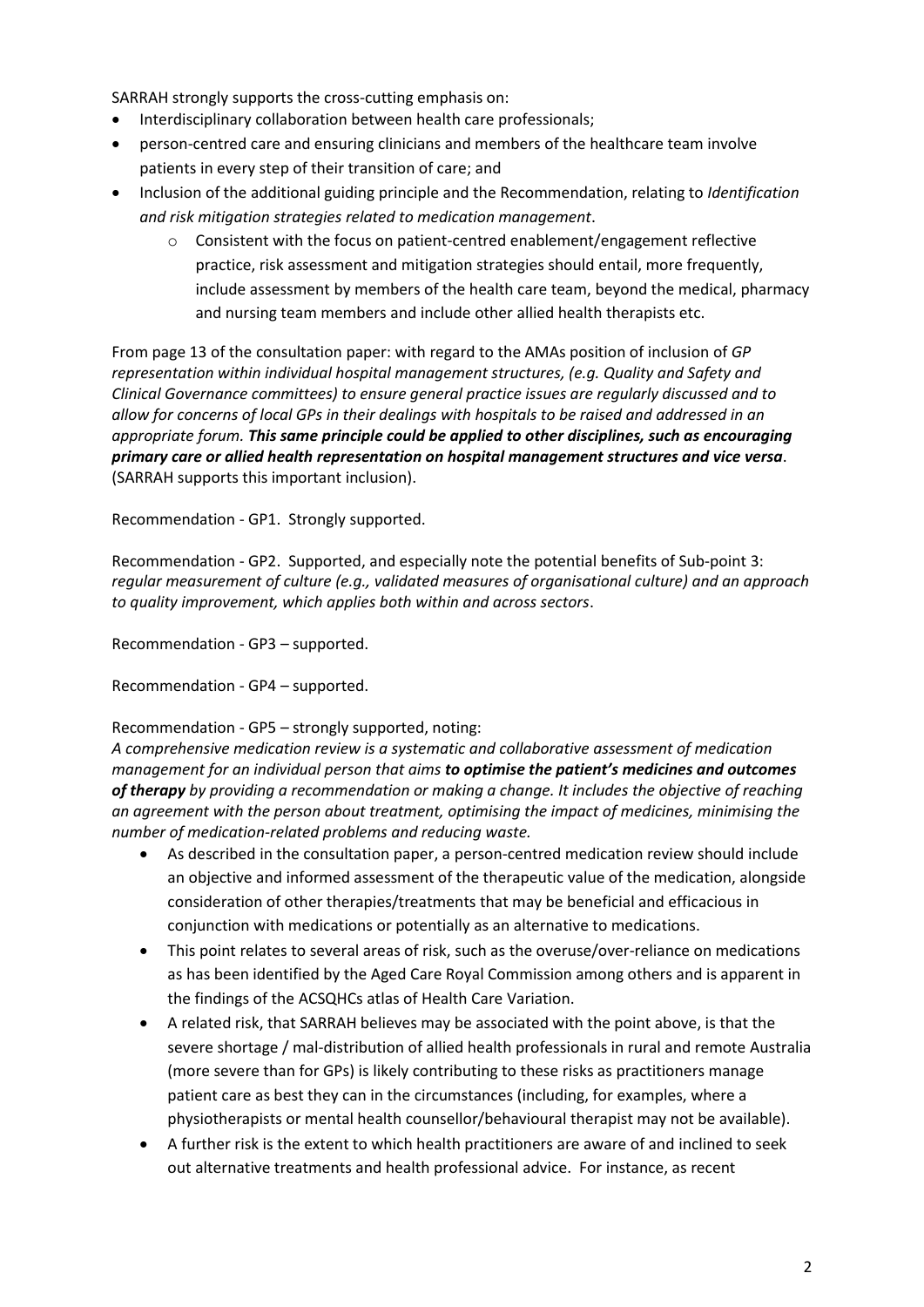publication by the New Zealand Institute of Economic Research (on behalf of Allied Health Aotearoa New Zealand (AHANZ)) found that the workload pressures on GPs and factors, such as limited understanding of allied health professionals expertise and capacity constrained appropriate referral activity, and presumably consideration of treatment options by the GP and the patient.<sup>1</sup> Clearly, similar issues may also be of concern in Australia.

# As stated in the consultation paper:

**.** 

*"Each clinician involved in a person's care has the responsibility to use their specific knowledge, skills and expertise to ensure the safe and quality use of medicines by all consumers in their care. If risks with medicine use are identified early, it may prevent unnecessary escalation in care or hospital admission. Two-way ongoing communication should be maintained between the healthcare professional and the consumer/carer throughout the medication review process. Whilst a comprehensive medication review by a pharmacist is ideal, there may be situations where other clinicians need to consider and review the appropriateness of a medicine, suitability of its formulation, or a change in a consumer's situation or condition that prompts an 'ad hoc' review of their medicines. It is possible that this would prompt referral to their GP or contact with the consumer's pharmacist for advice and/or review."*

Recommendation GP6 – This is an important Recommendation.

- *A coordinated collaborative case conference involving the medical practitioner, the pharmacist conducting the review and other health professionals may be required for addressing complex issues.*
- *Noting, s*ub-point 4: *That GP 6 be broadened to integrate principles of a medication management plan in the community and hospital sector and reflect contemporary practice standards and guidelines.*

SARRAH notes the risk that collaborative case conferencing across sectors, and especially as they relate to allied health practitioners working in private, community and NFP sectors (especially) are unlikely to be supported (paid or otherwise enabled) to participate in such case conferences.

- This is not to suggest the standard should be set at a lower level, but points to a very real and practical issue that inhibits the participation of all members of the multi-disciplinary team to be part of such case conferences.
- It is noteworthy that the recent Commonwealth initiative to extend MS payments for allied health to participate in a limited number of case conferences for patients under a chronic disease management plan as determined by the treating GP is a welcome development. Until now, treating allied health professionals have not been funded for this work. This exemplifies the practical issues faced in enabling case conferencing and should be considered and highlighted by this process, although should not erode the quality of the standard set.

### Recommendation - GP7: Again, supported, however, we note "*there is a need to use technology to provide better medicines information to patients, so that they are better equipped to be shared decision makers in their medication management".*

<sup>1</sup> Hidden in Plain Sight - [https://nzier.org.nz/publication/hidden-in-plain-sight-optimising-the-allied-health-professions](https://nzier.org.nz/publication/hidden-in-plain-sight-optimising-the-allied-health-professions-for-better-more-sustainable-integrated-care)[for-better-more-sustainable-integrated-care](https://nzier.org.nz/publication/hidden-in-plain-sight-optimising-the-allied-health-professions-for-better-more-sustainable-integrated-care) (see page iv, for example). June 2021